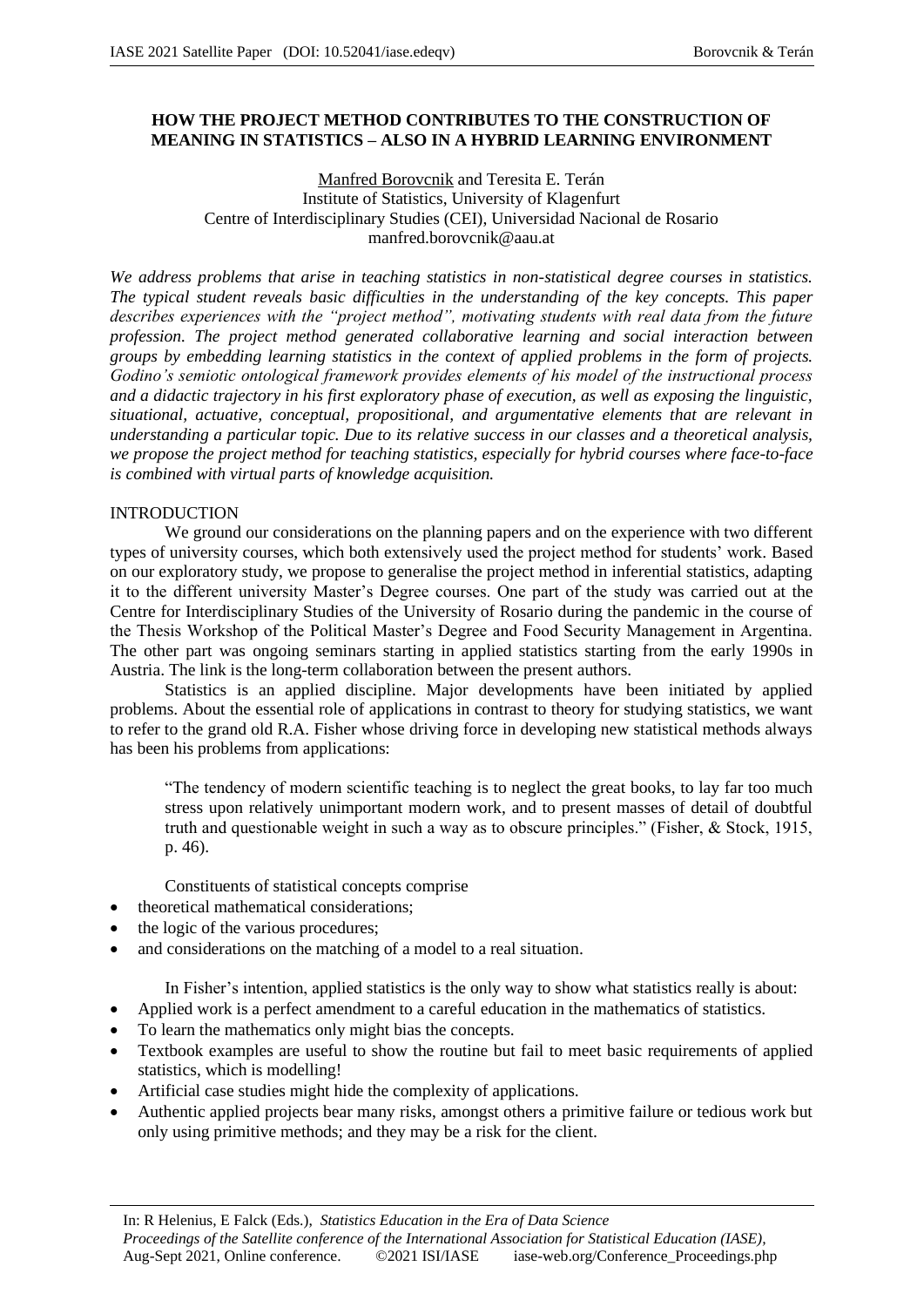Thus, statistics should be best taught within an applied framework. For the working mode, collaborative work corresponds to how people work in practice. We find good arguments for project work for learning in Álvarez (1990), Borovcnik (1995, 2018), or from a general framework of the didactics of mathematics in Godino (2003), or in the framework of action research, Krainer, Krainz-Dürr, Piber, Posch, & Rauch (1998).

## THE PROJECT METHOD

According to Álvarez (1990), a project implies a desire or need, a prior agreement, an organisation and distribution of the work to be done and the roles. The project may arise from both the teacher and the student or from a need to articulate with the institutional curriculum; the important thing in any of the cases is to bear in mind that it always involves a prior elaboration by the teacher, who will determine its pedagogical intention.

A project is not based on themes from the discipline but on contents that emerge from the different actions to which it gives rise. Thus, it is not the theme that matters but the contents that emerge from that theme, both from a procedural, a conceptual, or an attitudinal perspective. The projects tend to generate autonomy and responsibility in the students. Its design consists of a scheme that explains why (objectives), what (contents), how (methodology), with what (resources), when (allocation of time), to develop the task by a learning group. Instead of introducing concepts and techniques that are decontextualised or applied only to typical problems that are hard to find in real life, the aim is to present the different stages of statistical research: problem formulation, decision on data collection, data analysis and conclusions on the problem, which is dealt with.

Anderson and Loynes (1987) point out that statistics is inseparable from its applications and its ultimate justification is its usefulness in solving problems external to statistics itself. On the other hand, we must differentiate between knowing and being able to apply knowledge. The ability to apply statistical knowledge is often much more difficult than assumed, because it requires not only technical skills (such as preparing a graph or averaging) but also strategic skills (knowing when to use a given concept or graph). Textbook problems and exercises tend to focus only on technical skills.

When working with projects, students are placed in the position of having to think about questions. Questions, which are asked in reference to statistics, taking into account the general characteristics as mentioned by the National Council of Teachers of Mathematics (NCTM, 2000) and by guidelines of modelling, when defining the objectives of the project work methodology (Graham, 1987; or Borovcnik 1995):

- What is my problem? What is the key question? How do I have to modify this question, that it is possible to get at least a partial answer to it?
- What do I have to measure, observe or ask? Do I need data to answer the key question? If so, which data contributes to an answer?
- How can I get this data? Is there comparable data available, or do I have to collect my own data?
- If I have to collect my own data, which is an appropriate method to get conclusive data on the key question: observation, planned experiments, or sampling from a suitable subpopulation, which may be regarded as representative.
- Which methods are adequate to analyse the data?
- How to interpret the results appropriately? Which graphs are suitable to make the results more accessible (also to the analyst)? Which assumption do the applied models use and how do these assumptions restrict the answer?
- What does this result mean in practice? What further problems arise and is the key question answered satisfactorily? Are further analyses including more data necessary?

## DIDACTIC CONSIDERATIONS RELATED TO THE PROJECT METHOD

As Holmes (1997) suggests, if students work on statistics through projects, several positive points are achieved:

- The projects make it possible to contextualise statistics and make the concepts more relevant. If the data arises from a problem, it is meaningful data and needs to be interpreted.
- Projects increase interest, especially if the student chooses the subject. The student has a selfinterest to solve the problem; it is not imposed by the teacher.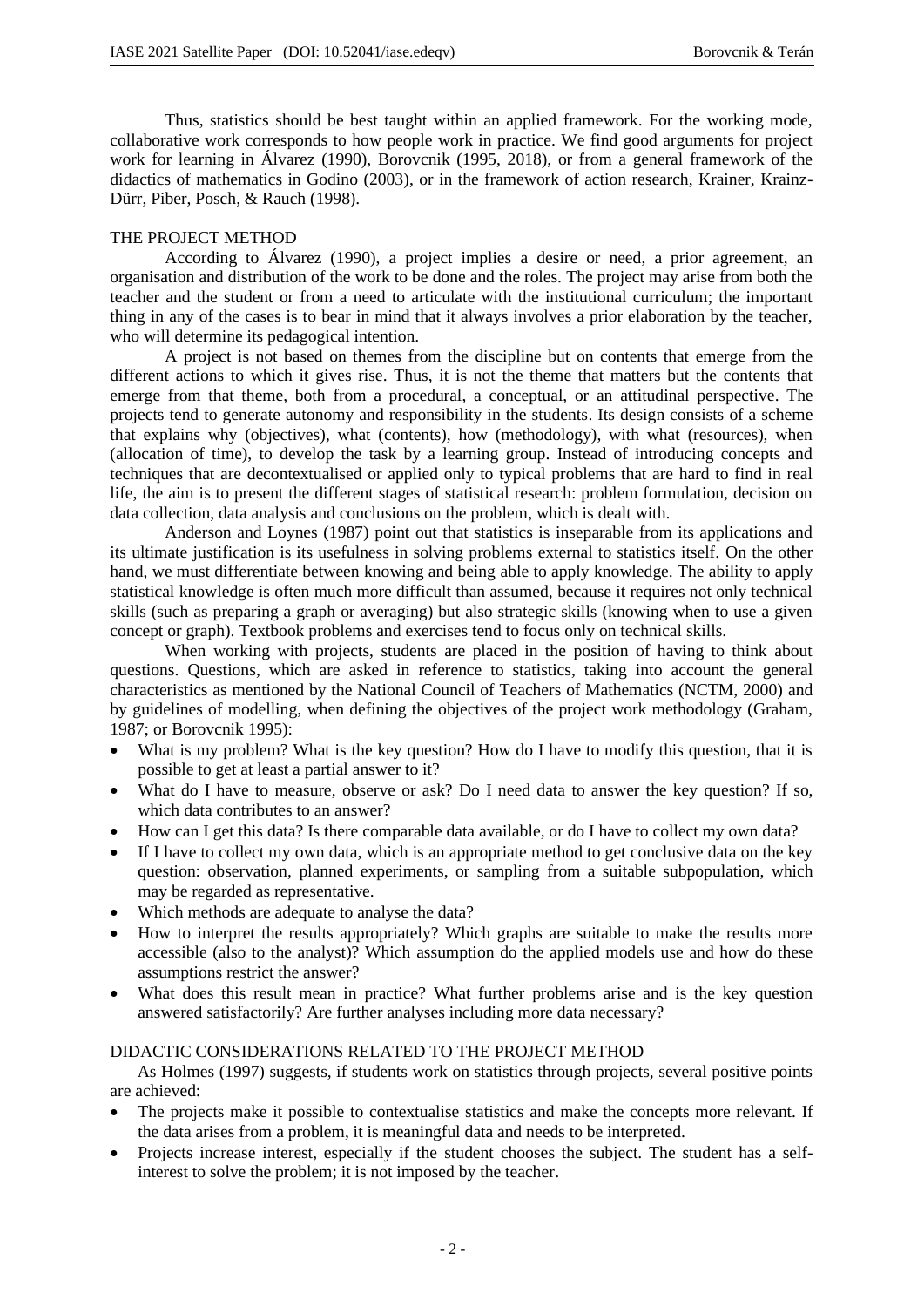- Better learning of what the real data is and how important it is that it allows to answer the questions modified in the initial system-analytic phase.
- One learns more about what the real data is, and encounters problems that do not appear with data invented by the teacher: precision, variability, reliability, measurability, and bias.

The question-and-answer phase is one of the most difficult. Students seldom start with a clearly formulated problem. They could usually start without clearly defined questions, and the teacher's role is to help them move from a general topic to a question that can be answered. Nolan and Speed (1999) suggest that at the outset the teacher should not focus on statistical terminology, but provide general strategies that can be generalised to other data and contexts.

Work with projects raises the problem of the integral management of the elements involved in the class, so that students are oriented towards learning concepts of inferential statistics and improving their argumentation, conjecture formulation, and creativity skills. The objectives expressed by Anderson and Loynes (1987) were adopted:

- Work as a team and work within a set timeframe.
- Communicate clearly and effectively orally and in writing, through forums and chats.
- Determine the purpose of a research, and be able to contextualise it.
- Awareness of the need, in real situations, for an answer, even if it is imperfect.
- Efficiently organise data collection, recognise situations where data may be biased, know how to establish effective checks for the validity of data.
- Recognise the techniques appropriate to the problem. Analyse the data, interpret and use the results of the analysis.
- Read and critically interpret material, both statistical and related to the subject matter of the project (shaping argumentative thinking).
- Acknowledge the limitations of research. Recognise what statistics can and cannot do.

## DIDACTIC TRAJECTORY OF THE PROJECTS

The didactic trajectory of each project, which was developed in the thesis workshop, is intended to answer the questions of the NCTM (2000) as follows:

1. *What is my problem? What is the key question? How do I have to modify this question, that it is possible to get at least a partial answer to it?*

The answer to this question requires a location of the research site and a description of the data relating to the context that will allow framing the problem precisely.

2. *What do I have to measure, observe or ask? Do I need data to answer the key question? If so, which contribute to an answer? How can I get this data? Is there comparable data available, or do I have to collect my own data?*

The answer to this question requires knowledge of the work process in the chosen establishment or location. Students may focus their activities by the following steps. *How to find the data? What to do with them? How can I get them? How to collect data?* Observation, surveys, or experiments? To make progress, students may analyse previously published similar works on the subject.

#### 3. *What to do with the data?*

Through the information, the data will be organised into a database for inferential analysis as appropriate. What do these results mean in practice? What is its significance in relation to the problem raised? This is the key question that leads to an understanding of the subject under scrutiny and the need to interpret it in terms of the problem. The interpretation of these problem-related intervals challenges and trains the student in their capacity in argumentation.

## EVALUATION OF THE DIDACTIC TRAJECTORY

For Sanjurjo & Vera (1998), project evaluation is a continuous and integral process rather than a single and final act, i.e., it starts from the beginning and is continuously linked to all other aspects of the learning process. Objectives, contents and activities are evaluated. Among the specific objectives,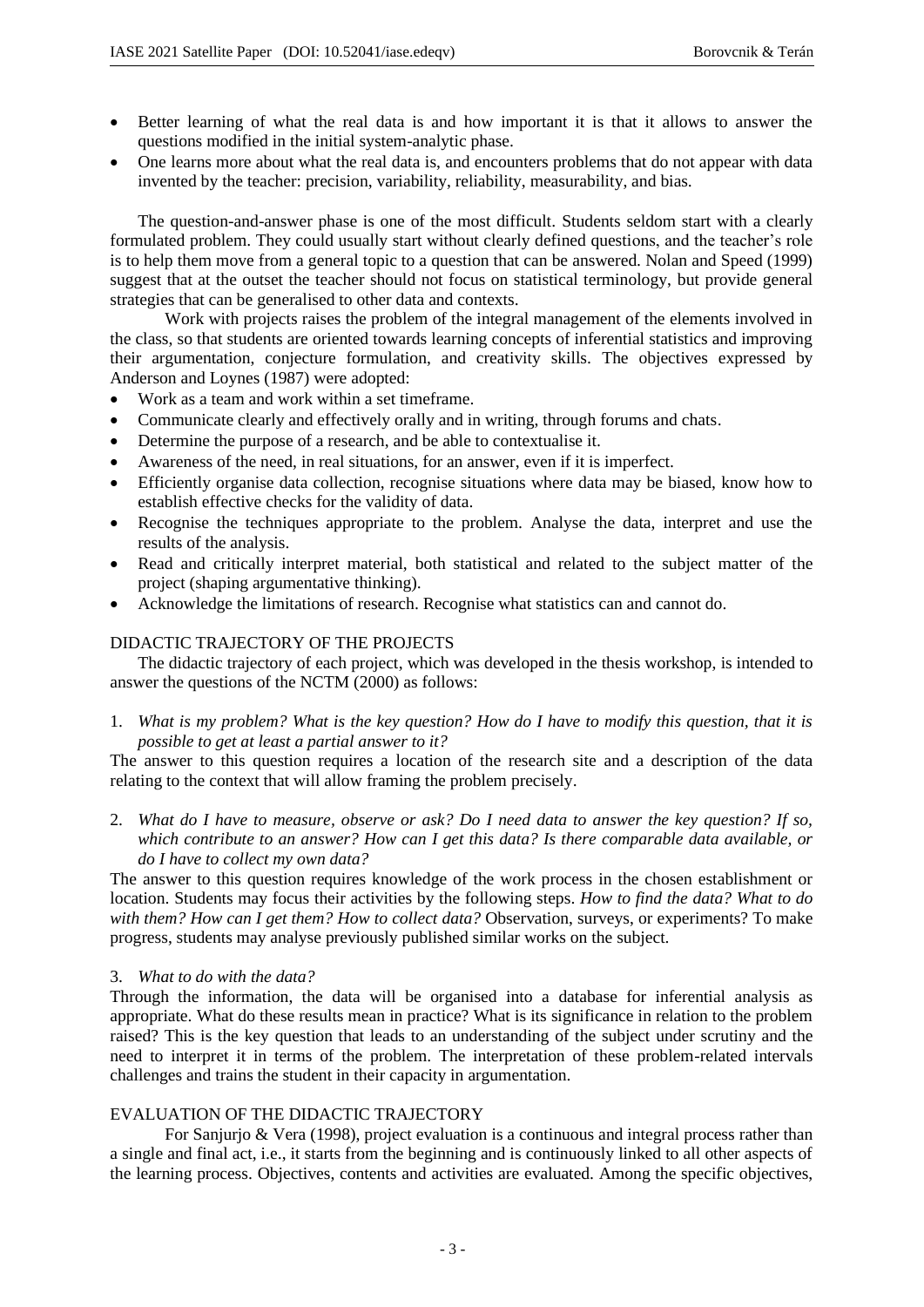we try to integrate both those relating to the intellectual area (knowledge and intellectual processes) and those relating to the achievement of certain attitudes. The evaluation of activities is important because through them it is possible to better observe the steps taken to access the contents and to achieve the other objectives. If the learner is motivated to learn, assessment emerges as a necessity and not as an imposition. Another basic principle of a new evaluation system is thus inferred:

The analysis of the themes of the project was carried out with the groups and then the thematic units to include in the project were divided. For each thematic unit, four moments of analysis of the progress of the projects through forums were presented. In this way, errors were corrected together with the students of the group through discussion and argumentation of the procedures carried out by the students on the subject. Thus, they were able to overcome their difficulties and continually improve their proposals, even more by working in virtual classrooms. The demands of argumentation were emphasised, as this was one of the shortcomings known from previous experience in teaching practice. In addition, to strengthen this capacity, we held a monthly exchange, where each group commented on their work and made a personal reflection on their progress or setbacks in the project. These moments allowed the students to present their ideas, argue about their work, and prepare for the final evaluation of the project. The same students of the group evaluated the monthly pooling using the didactic strategy of metacognition and their opinion. The teachers evaluated the final pooling of each group using the scheme for evaluation in Table 1.

| Group N°                                                                             |  |                | Themes    |   |           |
|--------------------------------------------------------------------------------------|--|----------------|-----------|---|-----------|
| Members                                                                              |  | <b>Moments</b> | $\bullet$ | ٠ | $\bullet$ |
| Conceptual understanding<br>(intensive elements)                                     |  | $1^{\circ}$    |           |   |           |
|                                                                                      |  | $2^{\circ}$    |           |   |           |
|                                                                                      |  | $3^{\circ}$    |           |   |           |
|                                                                                      |  | $4^{\circ}$    |           |   |           |
| Procedural comprehension<br>(actual elements)                                        |  | $1^{\circ}$    |           |   |           |
|                                                                                      |  | $2^{\circ}$    |           |   |           |
|                                                                                      |  | $3^{\circ}$    |           |   |           |
|                                                                                      |  | $4^{\circ}$    |           |   |           |
| Contextualization of the problem<br>(extensive elements)                             |  | 1 <sup>o</sup> |           |   |           |
|                                                                                      |  | $2^{\circ}$    |           |   |           |
|                                                                                      |  | $3^{\circ}$    |           |   |           |
|                                                                                      |  | $4^{\circ}$    |           |   |           |
| Formulation and communication in<br>statistical terminology<br>(ostensible elements) |  | $1^{\circ}$    |           |   |           |
|                                                                                      |  | $2^{\circ}$    |           |   |           |
|                                                                                      |  | $3^{\circ}$    |           |   |           |
|                                                                                      |  | $4^{\circ}$    |           |   |           |
|                                                                                      |  | $1^{\circ}$    |           |   |           |
| Statistical reasoning.<br>Expression of conclusions<br>(validation elements)         |  | $2^{\circ}$    |           |   |           |
|                                                                                      |  | $3^{\circ}$    |           |   |           |
|                                                                                      |  | $4^{\circ}$    |           |   |           |

Table 1. Scheme used for evaluation process

## CASE STUDIES AND PROJECT WORK IN APPLIED-STATISTICS SEMINARS

We report now about the series of seminars on applied statistics starting in the early 1990s and continuing to date. In consulting, the projects vary hugely in their demands, and the prior analysis of the task might lead to no end. Furthermore, the data production can be very lengthy and dominated by organisational work and the proper data analysis might be either routine work or too hard to perform. The organisation of all the steps of work may overburden the students and the clients might refuse students to work on their problems (for reasons of qualification, or for reasons of privacy, etc.). Therefore, we scanned our completed industrial projects and selected some projects that we judged to be suitable for use in a seminar. The advantages of a completed project are that a solution seems reasonable (as not all real problems can be solved satisfactorily). It is true that the cut-off of the datageneration phase took away some authenticity, but it saved a lot of time.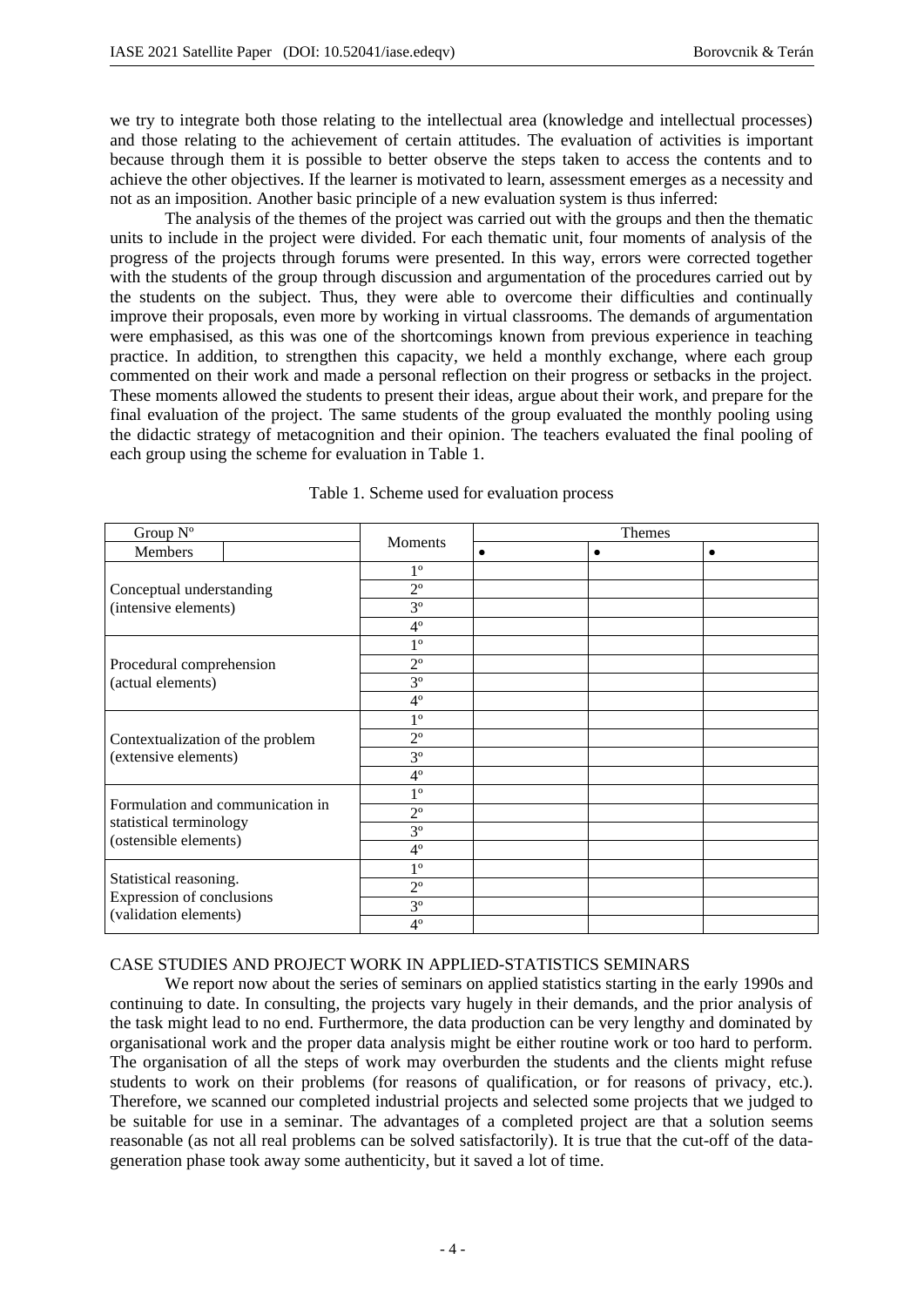The basic idea was to simulate real practice as authentic as possible by "re-analysing" a project that has been completed at our department. At the beginning of the seminar, the work required in the several projects was described to the students carefully as it deviates from other seminars they are used to. The process of work has several steps, which are usually not part of the study:

*Different roles*. Students worked in teams of three to four jointly responsible for the success. The professor played the client who communicated on the problem.

*Modelling phase (systems analysis)*. After some sessions with the client, the students delivered their systems analysis to the client who then challenged their first model. Students revised and finished their modelling work. As the systems-analysis approach is a crucial phase of application, the students had to generate their own perception of the problem and the relevant questions to pose. Their approach was challenged by a comparison to our approach in the past project. Pros and cons for either "work" were intensively discussed with all students.

*Data collection (production)*. The students had to develop their own design of data collection: how to generate suitable data to answer the questions raised. As a drawback then, they had to match their systemic view of the problem with that of the finished project, as they had to use the available data. Yet, we informed them about our experiences and failures with the data collection to provide them a clear impression about the pitfalls of the data production.

*Data analysis (the usual focus even in applied statistics).* In exploring this data, the students had to check for their perception of the problem and for the assumptions of selected statistical procedures. Now the students were ready to search for statistical methods to answer the precise questions and hypotheses that were basic constituents of the initial systems analysis.

*Contextual decision*. Finally, the team wrote a report for the client and presented their results to the client and to the other groups. The data analysis was not isolated as usual. In their interpretation, the students had to refer to all the decisions and problems that have occurred throughout the process of modelling. As a characteristic of applied statistics, they concluded with partial solutions to the posed problem field and with open questions and topics for further investigation. This design of the seminar should make statistical investigations meaningful.

# CHALLENGES AND BENEFITS OF CASE STUDIES AND PROJECT WORK

*Challenges to the staff*. We had to provide extensive support material for student work. A checklist that contained all relevant questions from initial modelling of a problem to the presentation of results (Borovcnik, 1993) supported modelling. Our manuals on the used software (SPSS) supported data analysis. Tutoring was provided to the students on demand on various methods in general and whether they were suitable for their questions.

*Challenges to students*. The extent of work was enormous; the variety of questions; the need to organise their work and acquire new tools, the qualifications to deal with the client, to develop a model from various input information, and to decide about suitable statistical methods was unprecedented for the students.

*Benefits of the project method*. The students learned on demand, they experienced the spectrum of projects also with the other groups; they corrected their intermediate understanding by discussing on their work in the group and by listening to the problems of the other groups. For an exemplary project, see Borovcnik (2018).

Once, the students have a rough overview on diverse methods for applied statistics, they may experience a boost in their comprehension when they apply them to real-world problems. Direct and short practical examples may serve for the illustration of the mechanics. It is very helpful to go beyond "clean" applied examples. The process of applying requires a mixture of general competencies